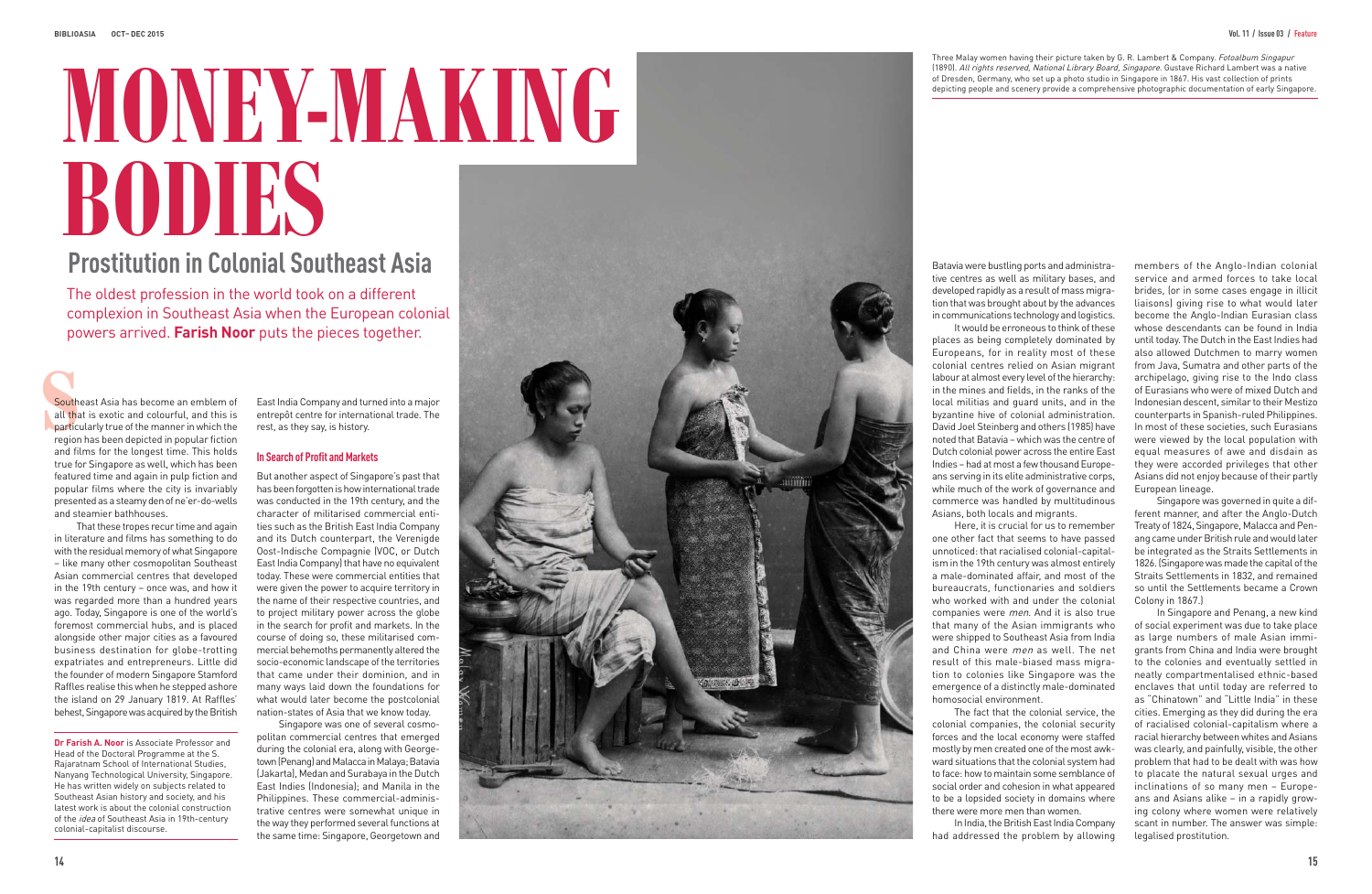

Unidentified upper-class 19th-century Eurasian family in Singapore. In the colonised Dutch East Indies (Indonesia), India, Philippines, Straits Settlements (Singapore, Penang and Malacca) and elsewhere, European men took on Asian wives, giving rise to a distinct race of Eurasians who enjoyed a privileged place in society. Lee Brothers Studio Collection, courtesy of National Archives of Singapore.

**(Top)** Yan Zhen, a Cantonese teahouse, used to be located at the corner of Trengganu and Smith streets. Smith Street was also a haunt for prostitutes in the early part of the 20th century. Courtesy of the National Museum of Singapore, National Heritage Board.

**(Middle)** Malay Street in the 1910s. The Japanese set up two brothels on Malay Street around 1877. Japanese prostitutes called *karayuki-san* were favoured by European diplomats and officials. Courtesy of National Archives of Singapore. **(Bottom)** Chinese women chatting along a street in Singapore's Chinatown area, circa 1938. Allen Goh Collection, courtesy of National Archives of Singapore.

#### **Race, Gender and the Commodification of Women**

James Warren (1990) has noted that among the areas that remain woefully underresearched in the domain of Southeast Asian Studies, the lives of ordinary, poor working class Asian women ranks high on the list of forgotten histories. Though work has been done in terms of recording the history of male Asian labourers and migrants, the lives of Asian women migrants have gone largely unnoticed, not least for the reason that a significant number of the women who resided in the lowest strata of colonial society were also engaged in work that was deemed controversial or at least problematic until today.

Yet it cannot be denied that racialised colonial-capitalism, as a male-dominated enterprise, was dependent on women who served the colonial economy and society in other ways, including as sex workers in what was then regarded as a necessary evil – in the same way that the sale of opium was one of the ways through which European companies managed to break into the local Asian markets and expand their commercial activities across the region.

Singapore was no exception to the rule, and though few may realise it today, during the 19th century Singapore's reputation as a vibrant commercial centre was matched

only by its reputation as a fleshpot that appealed to the libidos of both Western and Asian men. While male migrant workers and entrepreneurs were deemed necessary for the economic development of the colony, procuring Asian women and bringing them to the colony to serve as sex workers was matter-of-factly regarded as something normal and acceptable by the standards of the day. The trade in opium and sex was part and parcel of international commerce in the 19th century, and it was upon these practices that the fortunes of many people were later built. Singapore, like Georgetown, Batavia, Surabaya and other cosmopolitan commercial centres in Southeast Asia, was rife with prostitutes and brothels where both sex and opium were freely available in return for cash.

Yet, even in the case of the legalised sex trade then, racial hierarchies and distinctions were kept intact; and this fact also explains how and why the "red light" areas of Singapore were racially segregated, as Warren notes in detail:

"Each of the districts with hundreds of brothels lining streets cheek by jowl had their local clients. During the first part of the [20th] century Europeans – diplomats, officials and planters – favoured the discreet Japanese women of Malay and Malabar

streets. Foreign tourists, soldiers, and, especially Japanese sailors also sought their sexual favours by visiting the unregistered haunts of Malay and Eurasian women scattered in the side lanes and alleys of the city. Rickshawmen made regular journeys to the brothels in Chin Hin Street, Fraser Street, Sago Street, Smith Street, Tan Quee Lan Street and Upper Hokien Street."

The hapless women who worked in these brothels – both registered and unregistered – came from all over the archipelago and beyond: many of them were Malays, Sumatrans, Javanese, Chinese and Japanese. And their clients were likewise varied, coming from all the European nations as well as the various Asian communities that resided in the colony. But although illicit sexual unions took place, racial barriers remained: European men were less likely to frequent the brothels where Asian men went to, for fear of disease and pestilence leaping across the racial-ethnic divide.

Though our history books are wont to skip over the lurid details of the past, it cannot be denied that prostitution was an essential part of the colonial enterprise and that it was, in fact, regarded even by some enlightened souls as something both necessary and mundane. Appreciating this

fact requires us to remember other aspects of the past which may seem alien to us now, such as the fact that up to the end of the 19th century, the notion that children are human beings endowed with the same rights as adults was likewise regarded as a foreign concept – proof of which could be found in the coal mines of Europe, where children laboured away for hours on end with no regard for their education or welfare, and whose situation invoked scant public protest.

In colonies such as Singapore, the issue then was not the rights of the women themselves, but of how to legalise and manage prostitution to keep it within the ambit of the law and the needs of Empire: colonial officials were less concerned about the rights of the women themselves, and more concerned with preventing diseases from migrating from Asian men to European men, with the women regarded as the vectors for the spread of diseases. To that end, Lenore Manderson (1990) has shown how prostitution was seen more as an issue of public health rather than public morality, and how the goal then was of management and control rather than the eradication of prostitution itself. The public sanitation and healthcare programmes that were introduced then were partly the result of this constant fear that certain "Asiatic diseases" would cross the racial threshold and infect the Europeans residing in the colonies.

Among the few groups that were concerned about the plight of the prostitutes were the missionary movements and charity organisations – of various religious persuasions – that sought to rescue these women from their plight and to redeem their moral character. But while such wellmeaning organisations sought to rescue the women themselves – some of whom were young girls – few of them were opposed to the colonial enterprise itself, which they nonetheless regarded in a positive light as the harbinger of progress and development to the lesser-developed parts of the world.

The net result of these varied factors working together was the multiple silencing of the voices of Asian women in the colonies of Asia: summarily regarded as "moral